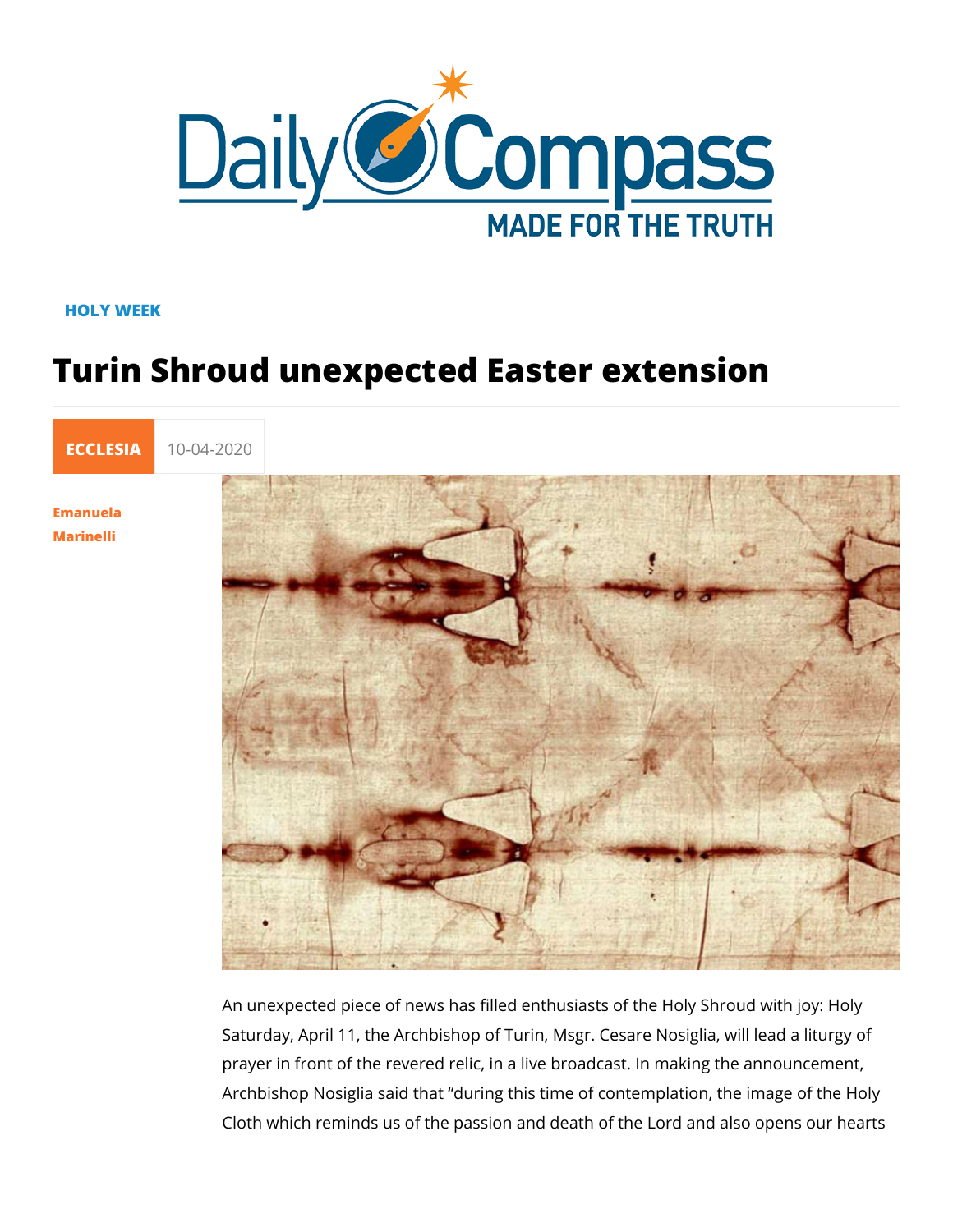to faith in his resurrection, will be displayed for everyone all over the world".

**In this period of suffering and loneliness,** we all need to feel that the light of the resurrection reaches us and heals our wounds, both physical and spiritual. We are all experiencing a new form of total disorientation, one we did not anticipate. We have lost our certainties, our points of reference. We are all ill, some in body, some in spirit, some in both. The Shroud helps us find something solid to hold on to, like a sailboat in a stormy sea. Like the cloak of Jesus, which the sick woman wanted to touch in order to be healed.

**The Shroud reveals all the devotions of the Stations of the Cross in one single image**: the traces of the flagellation, the crowning of thorns and the beatings that prelude the death sentence; the dirt left in the wounds of the knees, caused by the falls; the traces of the crossbar on His shoulders made by the cross. We can imagine His Mother's torment and the emotion of the pious women in seeing the atrocious sufferings to which Jesus was subjected. We are enabled understand the tradition that hands down the delicate gesture of a woman, Veronica, who wipes the face of Jesus: the Shroud, that inexplicable image on a cloth inspired this episode. We can also see the reopening of the wounds caused by the scourging, when Jesus' tunic is removed; the holes left by the nails on the wrists and feet, an evident trace of the crucifixion; the sign of death, in the great wound in the side from which blood and serum flow. Finally the deposition and burial in the white sheet procured by Giuseppe d'Arimatea.

**We need the physicality of those wounds,** which make Jesus so close to us and ignites the hope - which becomes certainty - that life does not end with death. "Love is stronger," said Bishop Nosiglia. And he continued: "This is the Easter announcement that the Shroud brings to revive us and fill our hearts with gratitude and faith". "Faith in His resurrection", these are the comforting words of the Archbishop of Turin.

**The Shroud not only reveals the wounds of the Lord.** We see the image of his body, composed and solemn in death, but imprinted in a mysterious way by a phenomenon that has stained the linen in the same way light does. The remaining blood crusts, partially redissolved, testify to a contact time of about 36-40 hours. The hours of the evening of Good Friday, of Holy Saturday, of the dawn of Easter. Not more. That body did not remain in the sepulchre, there are no signs of putrefaction.

**At a time when we feel the fear of death more strongly,** which hovers in the risk of contagion, which we fear considering the disease of those who are struggling in the hospital, which snatches many loved ones from our affection, the Shroud wraps us with